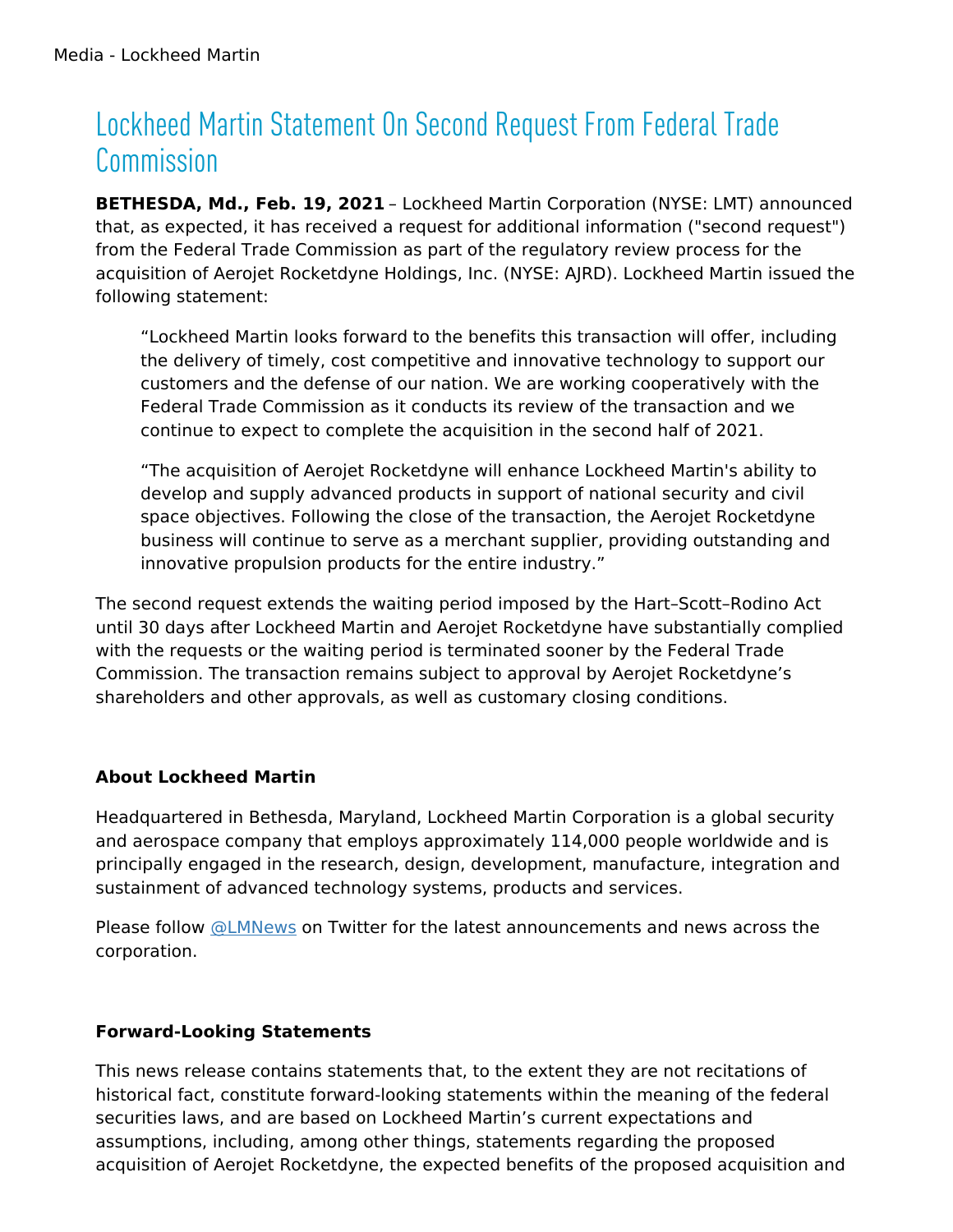the anticipated timing of the proposed acquisition. The words "believe," "estimate," "anticipate," "project," "intend," "expect," "plan," "outlook," "scheduled," "forecast," and similar expressions are intended to identify forward-looking statements. There can be no assurance that any transaction or future events will occur as anticipated, if at all, or that actual results will be as expected. These statements are not guarantees of future performance and are subject to risks and uncertainties. Actual results may differ materially due to factors such as: the failure to obtain, delays in obtaining, or adverse conditions contained in any required regulatory or other approvals for consummation of the acquisition, the possibility that Aerojet Rocketdyne stockholders may not approve the proposed acquisition; the failure to consummate or a delay in consummating the proposed acquisition for other reasons; the failure by Lockheed Martin to obtain any necessary financing on favorable terms or at all; Lockheed Martin's or Aerojet Rocketdyne's business being disrupted due to transaction-related uncertainty; the failure to successfully and timely integrate Aerojet Rocketdyne and realize the expected synergies, cost savings and other benefits of the acquisition; the risk of litigation relating to the proposed acquisition; competitive responses to the proposed acquisition; unexpected liabilities, costs, charges or expenses resulting from the acquisition; and potential adverse reactions or changes to business relationships from the announcement or completion of the acquisition. These are only some of the factors that may affect the forward-looking statements contained in this news release. For a discussion identifying additional important factors that could cause actual results to differ materially from those anticipated in the forward-looking statements, see Lockheed Martin's filings with the U.S. Securities and Exchange Commission ("SEC") including, but not limited to, "Management's Discussion and Analysis of Financial Condition and Results of Operations" and "Risk Factors" in Lockheed Martin's Annual Report on Form 10-K for the year ended Dec. 31, 2020. Lockheed Martin's filings may be accessed through the Investor Relations page of its website, [www.lockheedmartin.com/investor](http://www.lockheedmartin.com/investor), or through the website maintained by the SEC at [www.sec.gov.](http://www.sec.gov) Except where required by applicable law, Lockheed Martin expressly disclaims a duty to provide updates to forward-looking statements after the date of this news release to reflect subsequent events, changed circumstances, changes in expectations, or the estimates and assumptions associated with them. The forward-looking statements in this news release are intended to be subject to the safe harbor protection provided by the federal securities laws.

# # #

#### **Media Contacts:**

Trent Perrotto, director, Global Media Relations, +1 301-214-3504, [trent.j.perrotto@lmco.com](mailto:trent.j.perrotto@lmco.com)

#### **Investor Relations Contacts:**

Greg Gardner, vice president, Investor Relations, +1 301-897-6584, [greg.m.gardner@lmco.com](mailto:greg.m.gardner@lmco.com)

David Weston, director, Investor Relations, +1 301-897-6455, [david.weston@lmco.com](mailto:david.weston@lmco.com)